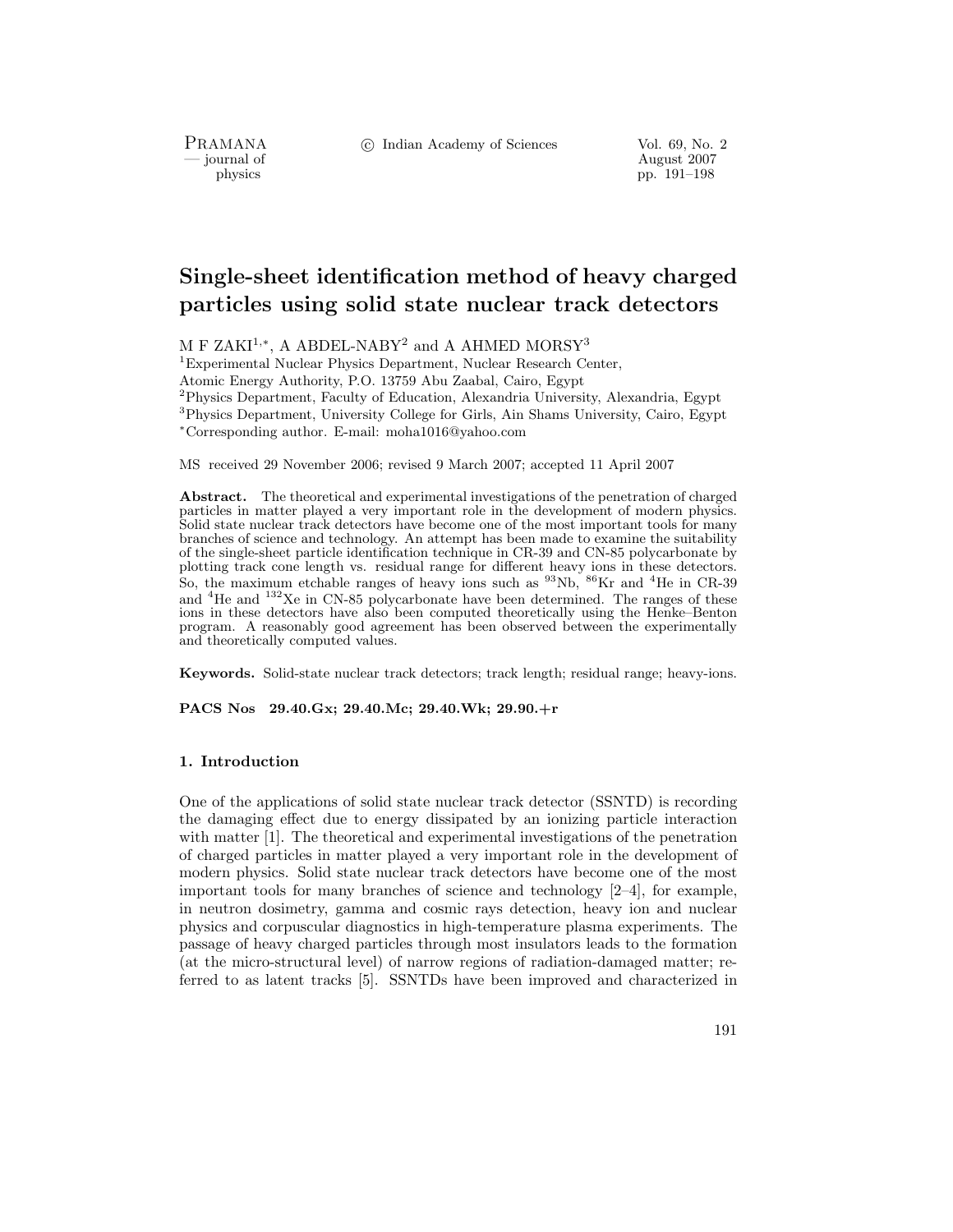## *M F Zaki, A Abdel-Naby and A Ahmed Morsy*

various laboratories for better detection sensitivity, and charge and energy resolutions. Heavy ion research involving track detectors in several fields like nuclear reactions, lifetimes of heavy unstable nuclear particles, ternary fission, particle identification and healthy physics is well-developed by several authors [6–10]. However, the dependence of the ionization on the ion energy is rather complicated and as a result, it is not possible to propose a single principle of particle identification based on the parameters of the observed tracks and valid for the complete range of energies of the incident particle. Therefore, the identification of charged particles in the SSNTDs depends on the energy range of the detected particles [11].

In many of the experiments involving heavy ions, interpretation of the data requires reliable and precise values of stopping power for heavy ions. As regards SSNTDs, a precise energy loss-range formulation is one of the essential requirements to achieve an accurate calibration of the detector for the purpose of identification of charged particles. So, in our present work, we have used the track cone length vs. residual range method of identification using CR-39 and CN-85 polycarbonate detectors irradiated by different heavy ions at different energies. This technique is also called single-sheet identification or LR-plot method of particle identification using SSNTDs. This is one of the highly developed methods, and one that has been applied to all classes of dielectric solids. The main purpose of this work is to study the possibility of using this technique to investigate artificially created ion tracks from accelerators and calibrate naturally occurring tracks and thus establishing their charge and energy.

# **2. Experimental details**

#### 2.1 *Heavy ions irradiation*

 $CR-39$  samples of thickness 500  $\mu$ m, supplied by Prshore Mouldings Ltd., UK (composition  $C_{12}H_{18}O_7$ , molecular weight 274 a.m.u., density 1.32 g/cm<sup>3</sup>) were irradiated at the UNILAC heavy ion accelerator, GSI, Darmstadt, Germany with collimated beams of 17.7 MeV/nucleon  ${}^{86}\text{Kr}$  and 18 MeV/nucleon  ${}^{93}\text{Nb}$  ions. Similarly, samples of CN-85 polycarbonate (composition  $C_6H_6O_9N_2$ , density 1.54 g/cm<sup>3</sup>) have been irradiated by heavy ion such as  $^{132}$ Xe, available from the UNILAC accelerator at GSI, Darmstadt, Germany. All the irradiations were performed at an angle of  $45^{\circ}$  with respect to the surface of the detector having the same fluence of  $10^4$ ions/cm<sup>2</sup>.

## 2.2 *Alpha particles irradiation*

Another set of CR-39 (each 1 mm thick), TASTRAK type (Track Analysis System Ltd., UK), of size 1 cm  $\times$  1 cm, and CN-85 were used. They were irradiated with a <sup>241</sup>Am alpha source with different incident  $\alpha$ -particle energies and having the fluence of  $10^7$  particles/cm<sup>2</sup>. To achieve this, Perspex collimators of different lengths were interposed between the source and the detector (both placed in air), so that the  $\alpha$ -particles, after traversing different distances in air, fell vertically upon

192 *Pramana – J. Phys.,* **Vol. 69, No. 2, August 2007**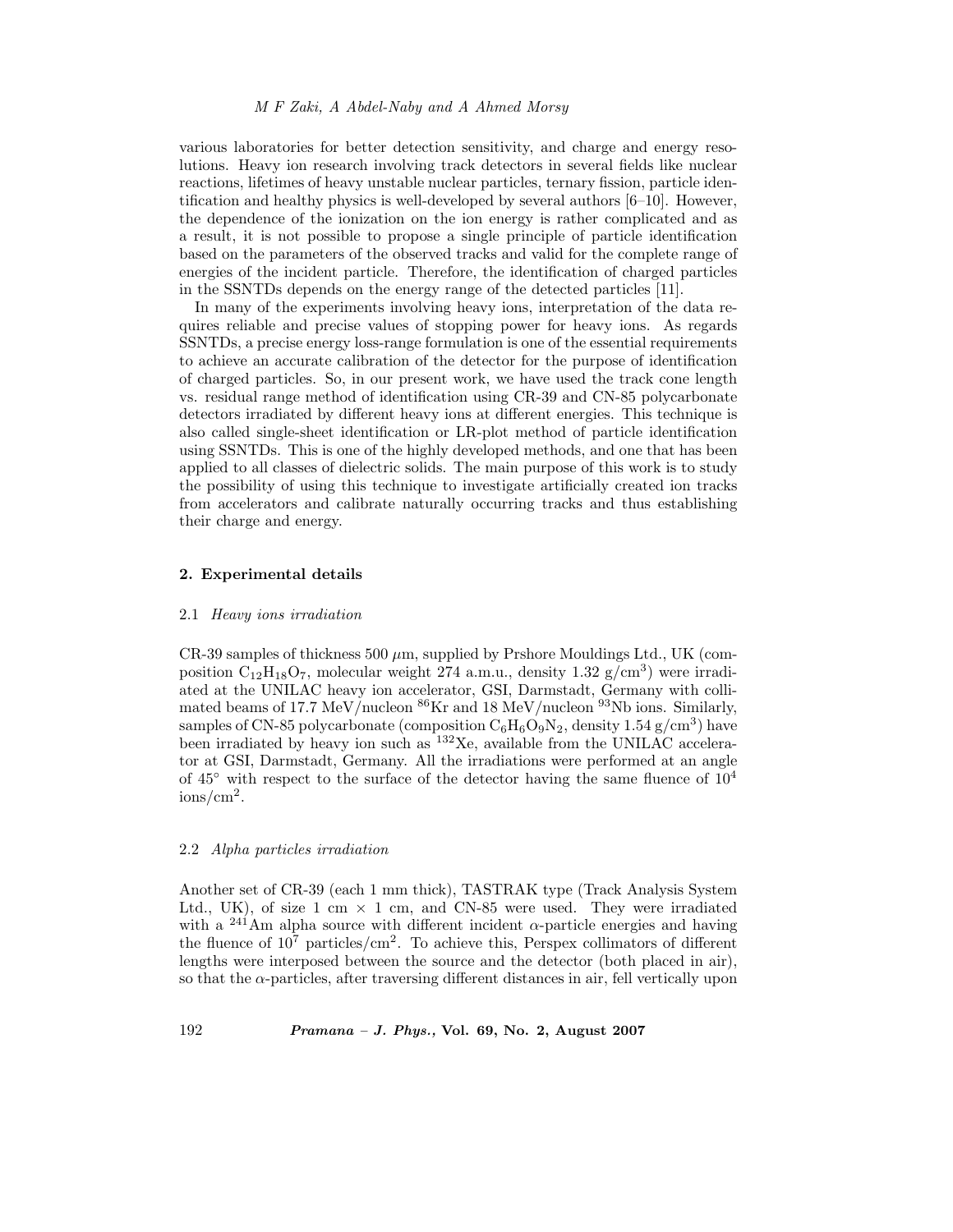

Figure 1. Schematic view of the edge of a broken detector piece.

the detector. Reference measurements of the alpha spectrum were made using a silicon surface barrier detector at the same distance from the source as the track detectors connected to a multichannel pulse height analyzer.

#### 2.3 *Track length measurements*

In order to measure track lengths without any correction in the measurements, all sets were embedded edgewise in epoxy resin and broken into several pieces in such a way that the cut edge lay in the (horizontal) plane defined by the top surface of the epoxy block, and the irradiated surface (now lying in a vertical plane) was perpendicular to the top surface of the block. The etched track length, which penetrated the body of the detector, then also lay in the block's top (horizontal) surface. Then, longitudinal sections of each pit were evaluated at the edges of the detector pieces (see figure 1).

Because the detector material has a good optical transparency, tracks which are situated some micrometers below the edge surface can also be identified. In this way, the complete formation of an etched track along the particle trajectory could be visualized. The sample was polished by means of a polishing machine and washed with distilled water.

## 2.4 *Etching process*

The samples were etched in 6.25 N NaOH at a constant temperature of  $60°C$  with a control accuracy of *±*0.1◦C. The samples were washed under running tap water for about 10 min and dried in the fold of a tissue paper. The samples were scanned using an image analyzing system, Leica microscope in steps for sufficiently long etching time, depending on the type of the charged particles to which the samples had been exposed, till the tips of the tracks became round. The detector evaluation was carried out by LEICA image analyzer which consists of a PC with LEICA QWIN program, DMRE optical microscope, equipped with motorized x-y stage and autofocus options controlled by special program operated under Windows 98. This system allows us to analyze the object structures with high spatial resolution. After measuring the projected track length, the total etchable range was determined by

*Pramana – J. Phys.,* **Vol. 69, No. 2, August 2007** 193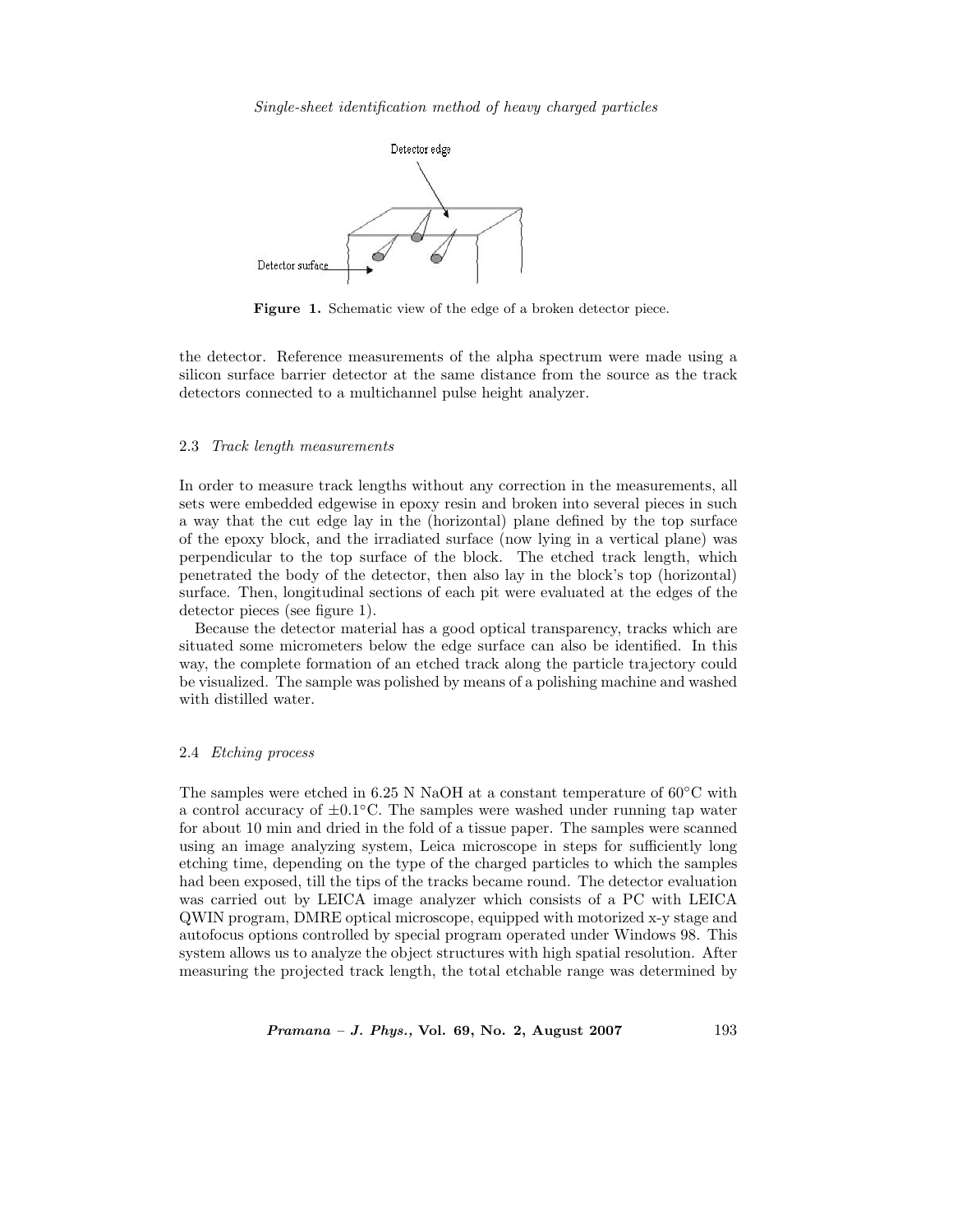

**Figure 2.** Track diameters of <sup>4</sup>He, <sup>86</sup>Kr and <sup>93</sup>Nb in CR-39, plotted against etching time.

applying the corrections due to the angle of incidence, bulk etching and over-etching [12]. Knowing the total etchable range, it is possible to determine the residual range of different heavy ions. Thus the track cone length and residual range (RR) gives a (L,RR) pair which forms the basis of the single-sheet identification technique. Finally, a comparison was made between experimental and theoretical values of the range computed using the Henke–Benton program [13].

## **3. Results and discussion**

Figure 2 illustrates the values, and the growth, of track diameters of  $\alpha$ -particles, and heavy ions as a function of etching time. The single sheet for particle identification contains complete information about the variation of  $V<sub>T</sub>$  with R, and this method is useful when the etchant reaches the end of the particle's range. In spite of having very close track diameter values, <sup>86</sup>Kr and <sup>93</sup>Nb are resolved in CR-39 by using  $L-R$  plot method. Also the dependence of  $V<sub>T</sub>$  on the residual range  $(R)$  reflects the relation between  $dE/dx$  and the particle energy  $(E)$ .

Figure 3 shows the plot of track cone length  $(L)$  vs. residual range  $(RR)$  for different heavy ions in CR-39. From the figure it is clear that the points corresponding to the different heavy ions lie on different lines. It is also observed that the points corresponding to the plot between track cone length and residual range for the  $\alpha$ -particles with different energies (3.5, 4.5 and 5.4 MeV/n) lie on different lines. Hence, it is concluded that the single-sheet identification method is successful for the energy resolution of heavy ions in CR-39. Similarly, figure 4 shows the plot between track cone length and the residual range  $(RR)$  for <sup>4</sup>He and <sup>132</sup>Xe ions in CN-85 polycarbonate. The points corresponding to the graph between track cone length and residual range for  $\alpha$ -particles with three different energies lie on three different lines. Thus, it is concluded that the single-sheet particle identification is

194 *Pramana – J. Phys.,* **Vol. 69, No. 2, August 2007**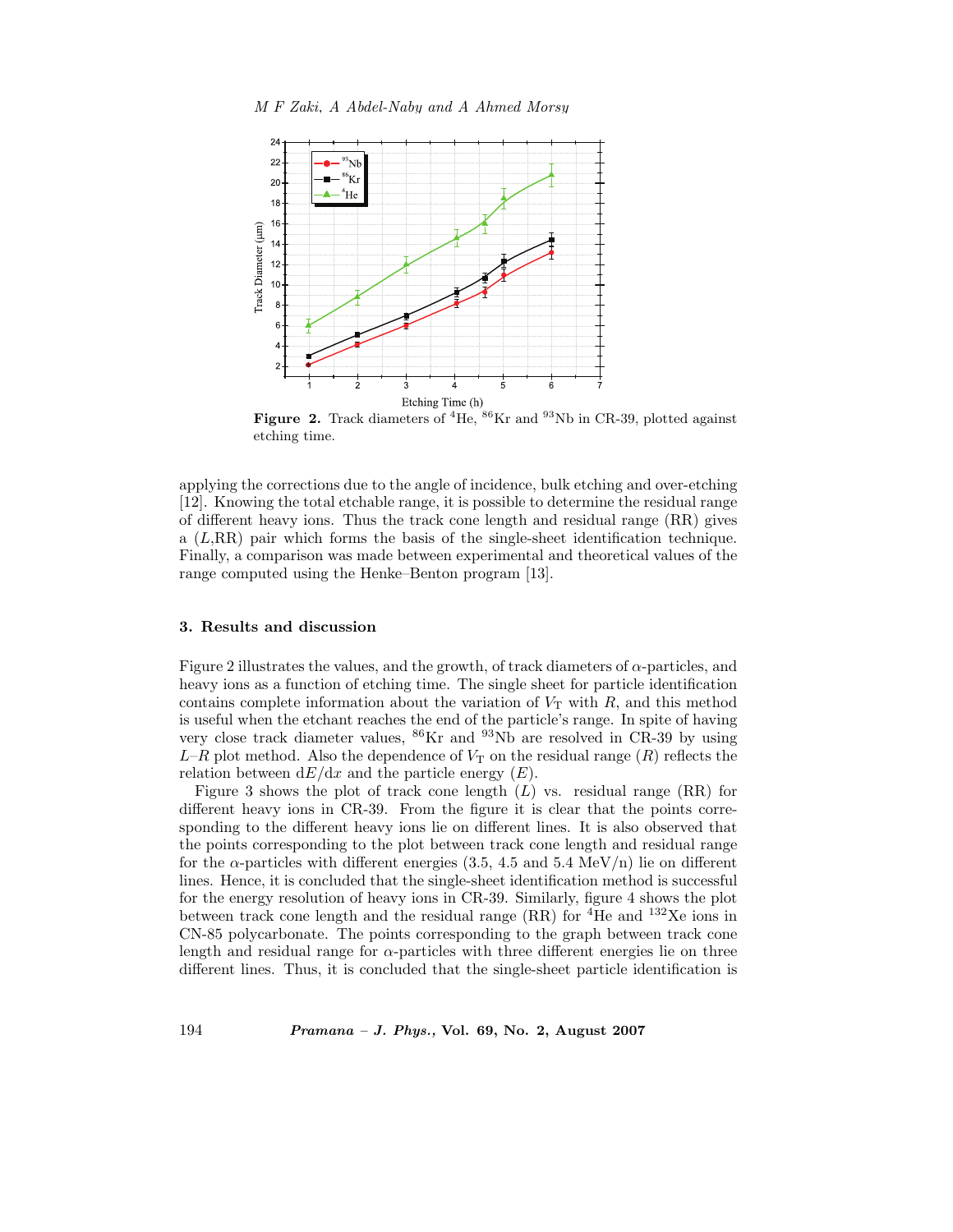

in CR-39.



**Figure 4.** Track length variation with residual range for different heavy ions in CN-85.

also successful for the energy resolution in CN-85 polycarbonate. This method can be used successfully for the identification of low-energy particles, such as solar cosmic ray than one sheet. A comparison of experimental and theoretically computed values of ranges for different heavy ions in CR-39 and CN-85 is shown in tables 1 and 2, respectively. It is evident that the experimental values are less than the corresponding theoretical values of the range. This is so because each detector material fails to record the last few microns of the length of the track where the energy loss rate,  $(dE/dX)$ , of the ion becomes less than the critical energy loss rate,  $(dE/dX)_{c}$ for that detector. Thus, it is clear that the values of range computed theoretically are in reasonable agreement with the corresponding experimental values.

*Pramana – J. Phys.,* **Vol. 69, No. 2, August 2007** 195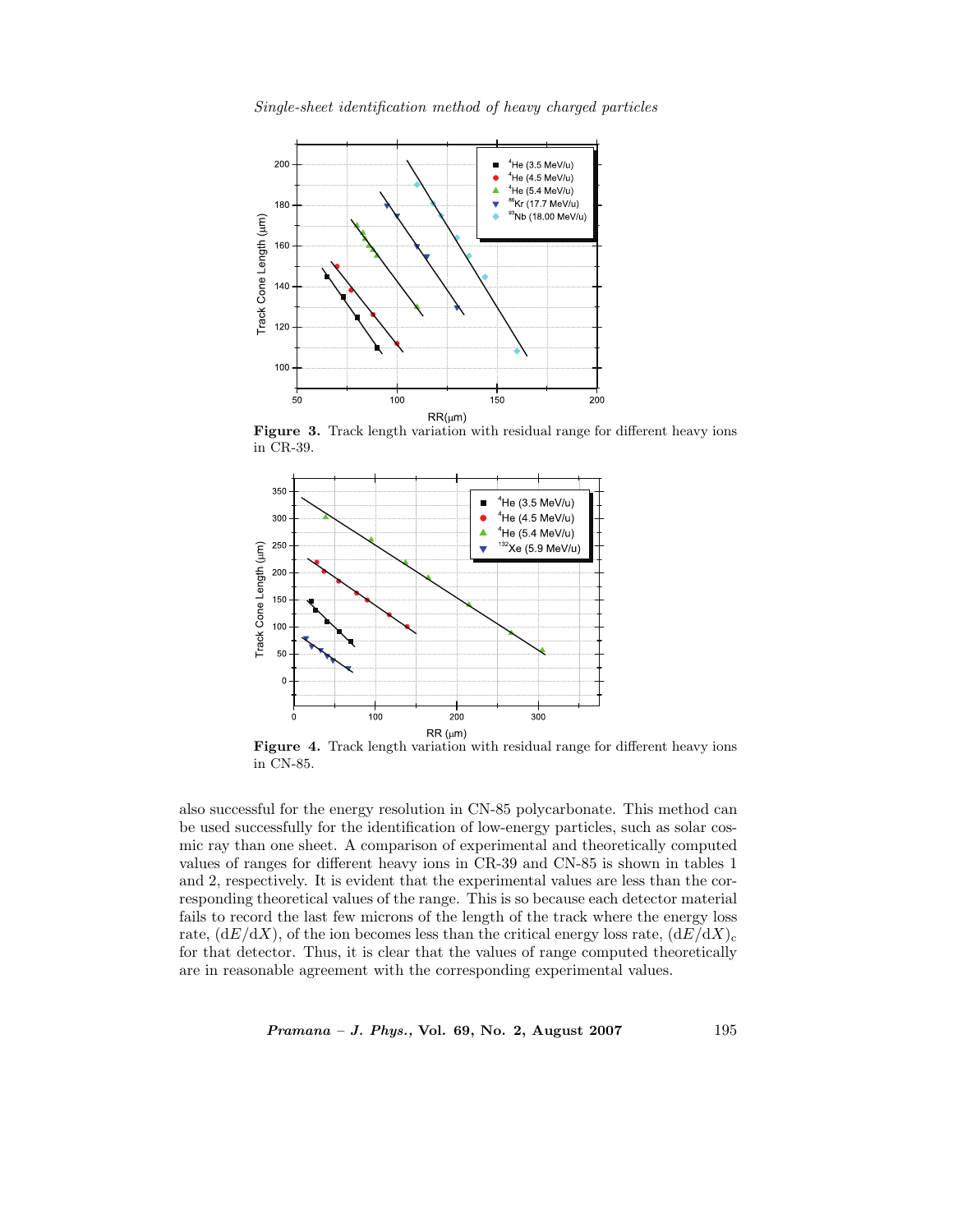# *M F Zaki, A Abdel-Naby and A Ahmed Morsy*



**Figure 5.** Photomicrographs illustrating the etched track lengths in CR-39 detector.

Figure 5 illustrates the track profiles of the  $93Nb$  and the  $86Kr$  tracks, not fully etched, and the over-etched tracks due to the  $\alpha$ -particles. It is obvious from this figure that the heavier ions, which are not fully etched, have sharp tips, while the over-etched tracks of the  $\alpha$ -particle has rounded tips. A conical shape of the etch pit is observed at the beginning of the etching process. This means that the track etch rate is approximately constant. With increasing etching time, however, the lower end of the track appears more and more as a sharp tip indicating that the track etch rate increases distinctly. Finally, the conical shape of the etch pit turns to a hemispherical shape. This occurs, when the total particle range is etched. Further prolongation of the etching time does not result in further growing of the track length because the etching now takes place with the bulk etch rate in all directions. Therefore, only the track diameter increases whereas the track length remains approximately constant. Measuring the etched cone length and applying the corrections due to the bulk etching and over-etching, the total etchable range for these ions in these detectors have been measured. The standard deviation in the range measurements is within 5%. These measured values of range are slightly smaller than the actual range (range deficit). This is due to that the end of the portion of the track, where the energy loss produced by the incident ion beam is less

| Ion                  | Energy  | Experimental range | Theoretical range | REL <sub>350</sub>   | dE/dX         |
|----------------------|---------|--------------------|-------------------|----------------------|---------------|
|                      | (MeV/n) | $(\mu m)$          | $(\mu m)$         | $(MeV \cdot cm^2/g)$ | $(MeVcm^2/g)$ |
| $^{93}Nb$            | 18.0    | 241.22             | 244.88            | 24845.20             | 38269.60      |
| ${}^{86}\mathrm{Kr}$ | 17.7    | 266.32             | 268.54            | 19812.20             | 30754.80      |
| $^{4}$ He            | 5.4     | 319.21             | 317.55            | 192.70               | 293.02        |
| $^{4}$ He            | 4.5     | 224.41             | 230.60            | 227.10               | 341.04        |
| $^{4}$ He            | $3.5\,$ | 145.65             | 149.88            | 282.45               | 417.60        |

**Table 1.** Comparison of experimental and theoretical values of range for different ions in CR-39 detector.

196 *Pramana – J. Phys.,* **Vol. 69, No. 2, August 2007**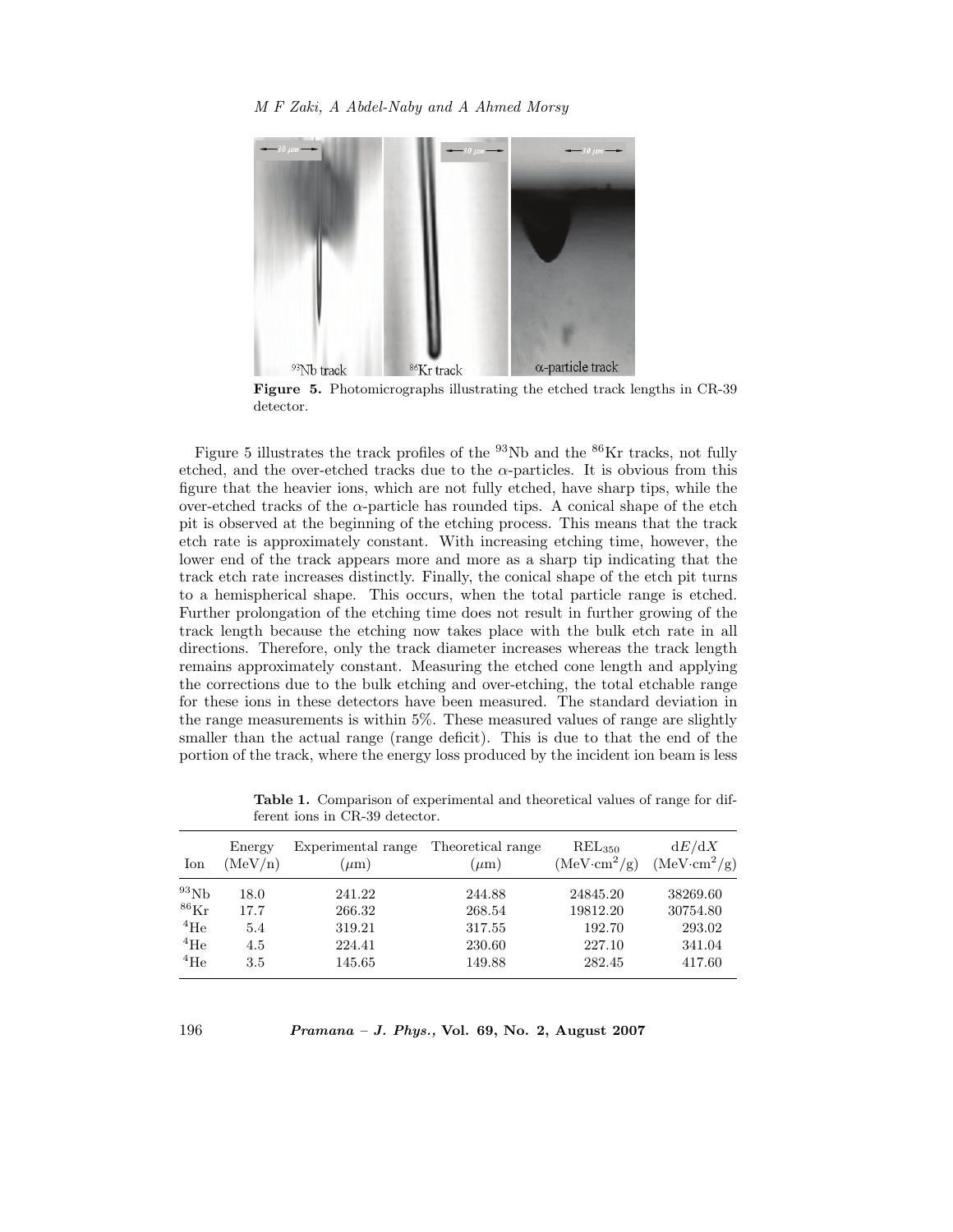| Ion               | Energy<br>(MeV/n) | Experimental range<br>$(\mu m)$ | Theoretical range<br>$(\mu m)$ | $REL_{350}$<br>$(MeV \cdot cm^2/g)$ | dE/dX<br>$(MeV \cdot cm^2/g)$ |
|-------------------|-------------------|---------------------------------|--------------------------------|-------------------------------------|-------------------------------|
| $^{132}\text{Xe}$ | 5.9               | 62.41                           | 67.8467                        | 57152.55                            | 84326.6                       |
| $^{4}$ He         | 5.4               | 287.54                          | 291.32                         | 177.50                              | 274.6                         |
| $^4 \mathrm{He}$  | 4.5               | 209.23                          | 212.16                         | 209.10                              | 319.4                         |
| $4\text{He}$      | 3.5               | 135.12                          | 138.25                         | 259.80                              | 390.637                       |

**Table 2.** Comparison of experimental and theoretical values of range for different ions in CN-85 detector.

than the critical threshold, is not revealed by chemical etching. But for high-energy heavy ions, this range deficit becomes negligible in comparison to the total range. Therefore the total etchable range itself can be treated as the range of the ion in the detector.

## **4. Conclusions**

Clustering of the points clearly shows that points corresponding to the same ion lie on a single curve. So, we conclude that, single particle identification technique can be used successfully for the determination of heavy ion ranges in nuclear track detectors. Reasonably good agreement has been observed between computed track ranges and our measured values. The present experiment has generated fairly accurate values of etchable track lengths of several heavy ions in polymer track detectors. The technique for the observation of ancient tracks can be applied to improve the precision of the artificially generated structures. Similarly, artificially created ion tracks from accelerators can be used to calibrate naturally occurring tracks and thus establishing their charge and energy.

## **Acknowledgement**

The authors are very thankful to the staff at UNILAC, GSI, Darmstadt, Germany, for their cooperation in heavy ion irradiations.

### **References**

- [1] M F Zaki, M Tarek Hegazy, U Seddik and A Ahmed Morsy, Radiat. Eff. Defects in Solids **160**, 59 (2005)
- [2] R L Fleischer, P B Price and R M Walker, Nuclear tracks in solids Principle and applications, University of California, Berkeley, California, 1975
- [3] S A Durrani and R K Bull, Solid state nuclear track detection: Principles, methods and applications (Pergamon Press, Oxford, UK, 1987)
- [4] R Spohr, Ion Tracks and Microtechnology, Vieweg. Braunschweig. Tanner A B (1980) Radon migration in the ground; A supplementary review. Rep. CONF-7H0422, US Dept. of Energy, Washington DC 1, 5-56 (1990)